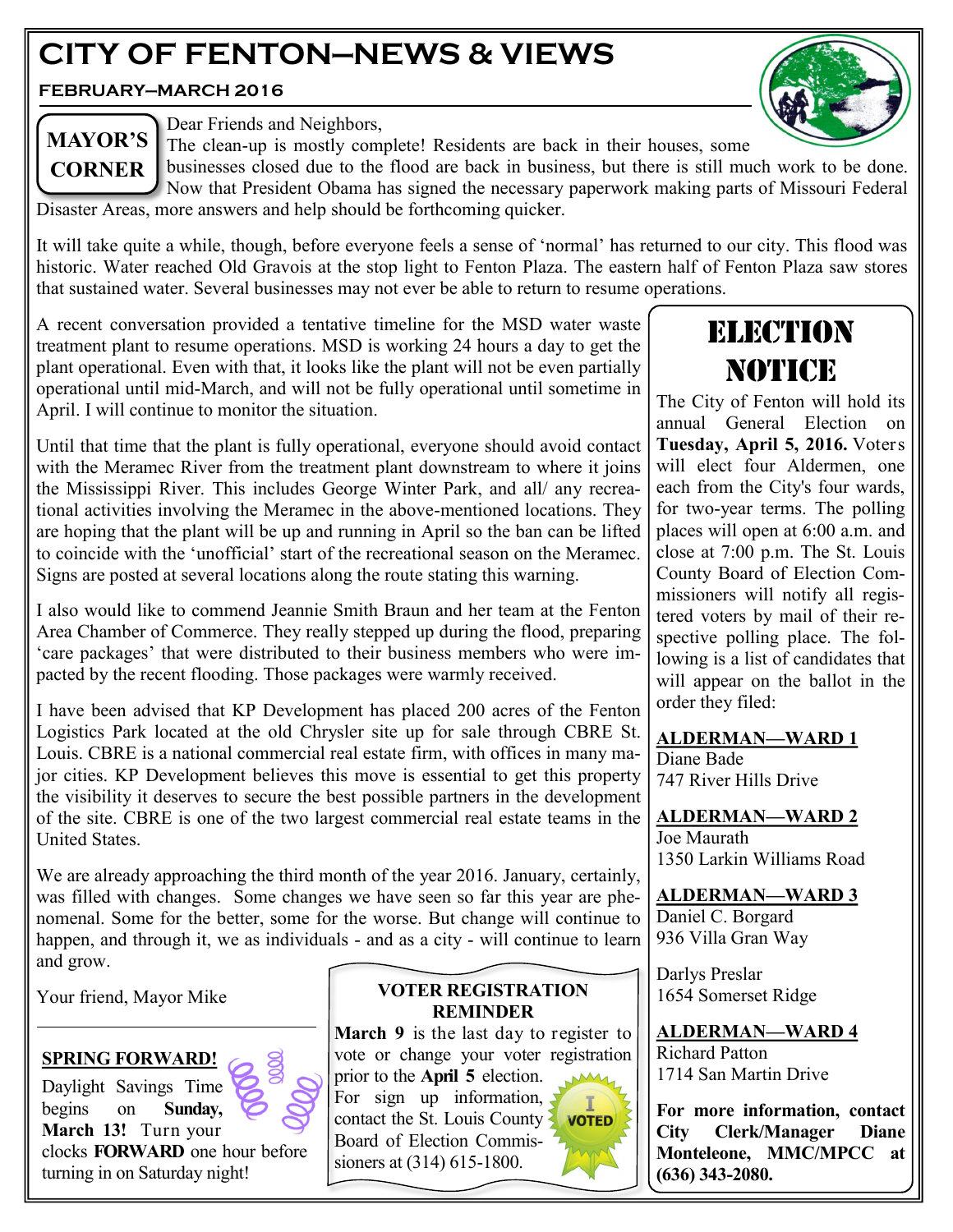PAGE 2

# **PLANNING & ZONING COMMISSION PUBLIC HEARING NOTICE**

On Tuesday, March 1, 2016, the Planning & Zoning Commission will hold a Public Hearing at 7:00 p.m. during their regularly scheduled meeting at City Hall to consider the following:

# **OLD BUSINESS:**

- $\sim$  A Petition by BC Construction, on behalf of Thirty & 141, LP, for Site Plan Review of a proposed private commercial driveway and graded site pad at 199 Gravois Bluffs Plaza Drive and 198 Gravois Bluffs Circle, located in the City of Fenton, St. Louis County; and on a parcel as identified as 02-2.0-03.0-1- 002-001 located in Unincorporated Jefferson County. The parcels located within the City of Fenton, St. Louis County, which are the only parcels subject to this review, are zoned "C -1" Commercial Zone District.
- $\checkmark$  Consideration of amendments to the Zoning Code pertaining to Sign Regulations.
- $\checkmark$  Consideration of amendments to the Zoning Code pertaining to Accessory Buildings, Structures and Uses and related definitions.

### **NEW BUSINESS:**

- $\overline{\smile}$  Consideration of a Resolution of Intent to amend Addendum A: Fee Schedules of the Zoning Code to authorize the Board of Aldermen to waive permit application fees under certain circumstances.
- $\checkmark$  Consideration of an amendment to Addendum A: Fee Schedules of the Zoning Code authorizing the Board of Aldermen to waive permit application fees under certain circumstances.

For more information, please call Community Development at (636) 349-8110.

# **CHANGES IN YOUR TRASH/RECYCLING SERVICE**



You may have received a recent letter stating that Christian Environmental Services, the City's current trash/recycling provider, has been sold to Meridian Waste Solutions, Inc. *You will begin seeing* 

*BOTH Meridian Waste and Christian Environmental trucks in your neighborhoods.* At this time, your trash and recycling schedule should remain the same.

### FEBRUARY—MARCH 2016

# **NEW BUSINESS CORNER**



The following businesses have applied for an Occupancy Permit and are plan-

ning on calling Fenton "home":

**Amity Nails** 699 F Gravois Bluffs Boulevard *(nail salon)*

**Clayton Computer** 757 Rudder Road *(computer and technology support/repair)*

**Far Below Retail & Premium Cabinets** 1645 Headland Drive

*(retail/wholesale of furniture, mattresses, cabinetry, flooring and countertops)*

**Have A Nice Kitchen** 56 Western Plaza *(retail kitchen cabinets and vanities)*

**Product Development Corporation**

29 Cassens Drive *(delivery depot and temporary storage of phonebooks)*

### **Smoothie King**

750 Gravois Bluffs Boulevard, Suite A *(smoothies, plus retail sales of protein powders, snacks, etc.)*

**St. Luke's Urgent Care and Medical Group**

774 Gravois Bluffs Boulevard, Suite A—H *(urgent care center and physical office)*

# **FENTON HISTORICAL SOCIETY**

The monthly meeting of the Fenton Historical Society will be held on Thursday, March 3, at 7:00 p.m.

The Fenton Historical Society is located at #1 Church Street in Olde Towne Fenton. For more information, contact us at: (636) 326- 0808 or visit www.fentonhistory.com.

# **SALES TAX REDISTRIBUTIONS TO ST. LOUIS COUNTY FOR JANUARY 2016**

| "A" Sales Tax Summary |                      | "B" (Pool) Sales Tax Summary |                      | <b>Combined Sales Tax Summary</b> |                    |
|-----------------------|----------------------|------------------------------|----------------------|-----------------------------------|--------------------|
| Generated             | <b>Redistributed</b> | <b>Generated</b>             | <b>Redistributed</b> | Generated                         | Redistributed      |
| \$450,370             | $$8,216(1.8\%)$      | \$238,618                    | $$234,265 (98.2\%)$  | \$688,988                         | $$242,481$ (35.2%) |

Please remember that January and February sales tax income posts to the previous year.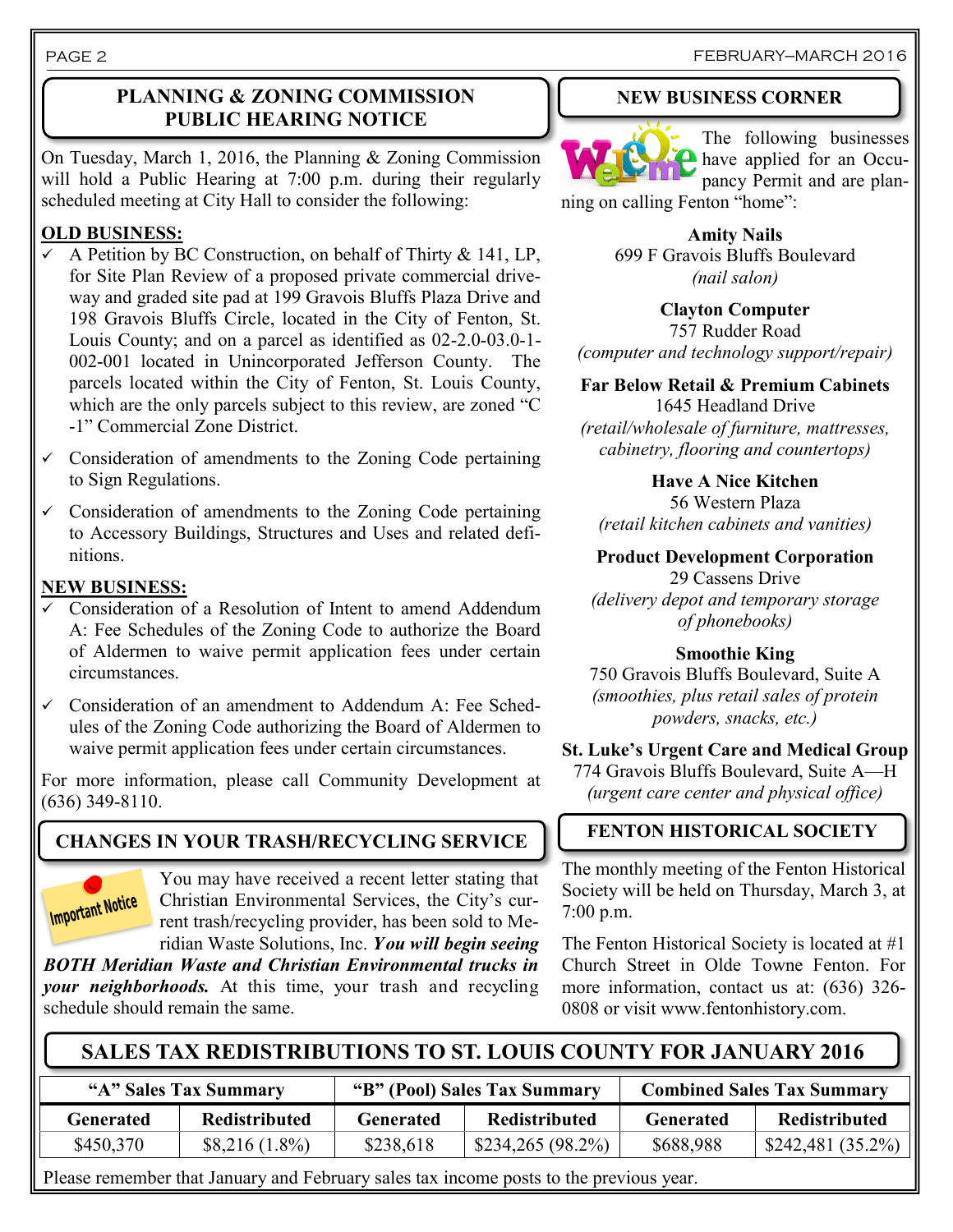PAGE 3 FEBRUARY—MARCH 2016

### **FLOOD DEBRIS REMOVAL PROGRAMS**

**Commercial:** The operation to remove the flood debris from Olde Towne through the contracted services of Environmental Restoration, LLC has been completed as of February 10, 2016. Any further flood debris from the commercial areas will have to be addressed through the property owners.

**Residential:** FEMA has informed us that 'Operation Recovery' concluded on February 15, 2016.

After February 15, 2016, please contact SEMA for answers to questions and additional guidance concerning flood recovery. The SEMA Disaster Recovery Section can be reached at (573) 526-9234. An administrative assistant will direct the calls to the proper State Public Assistance Coordinator.

# MANY MORE THANKS …

*The City of Fenton would like to again thank EVERYONE who assisted our City, our residents and our businesses during the historic flooding earlier this year. There were many individuals, businesses and other organizations that provided much needed supplies, work and support during the flooding and the clean up that followed. We will never be able to know the full extent of the assistance provided, but the City greatly appreciates all of your efforts.*



# **YARD WASTE/TRASH OVERFLOW STICKERS**

Your ten (10) complimentary Yard Waste/ Trash Overflow Stickers for 2016 are now available at City Hall. You can pick them up Monday—Friday from 8:00 a.m. to 4:30 p.m. Please remember that the complimentary stickers are **ONLY** available at City Hall, but additional stickers can always be purchased for \$1.00 each from City Hall or RiverChase. If you have questions or need alternatives for obtaining your free yard waste stickers, please contact City Hall at 636-343-2080.

# **ST. LOUIS COUNTY POLICE FENTON PRECINCT**

### **TRIVIA NIGHT**

The Fenton Police will be hosting a TRIVIA NIGHT to support Missouri Special Olympics. This epic event will take place on Friday,



March 11th at 7:30 p.m. at the Fenton American Legion. Entry is \$15 per person. There will be games between rounds and a silent auction. Contact Officer Dilks or Officer Weston at (636) 349-8120 to reserve your spot.

# **TAX FRAUD VICTIM?**

Has your personal information been used to make a claim for a tax refund? If you are a victim, St. Louis County has offered reporting for these incidents to be completed via phone at (636) 529-8210 to expedite your return process.

# **COFFEE WITH THE CAPTAIN**

Fenton's Captain John Wheeler would like to take time and drink coffee with residents of the Fenton community. Please join him on March 8th at 8:00 a.m. at the Fenton St. Louis Bread Co. This is an opportunity to get to know the captain better and ask any police-related question you may have.

**Neighborhood Policing Officer Aaron Dilks Precinct Phone (636) 349-8120, ext. 1123**

# **SPRING LEAF PICK-UP**



Spring Leaf Pick-Up will begin the week of April 4 and will run through the week of April 25. Please remember that pickups start in a different part of the City each Monday. Please have

your leaves out by 7:00 a.m. Leaf pickups will occur weekly until all areas have been serviced once. **PLEASE DO NOT RAKE LEAVES IN-TO THE STREET.** Please rake to back of curbs as leaves in the gutter can wash into and clog the storm system. Leaf piles containing debris or other items will be left and picked up the following week only after the unacceptable material (ex. animal feces, bottles, etc.) are removed. **For more information, call Public Works at (636) 349-8155.**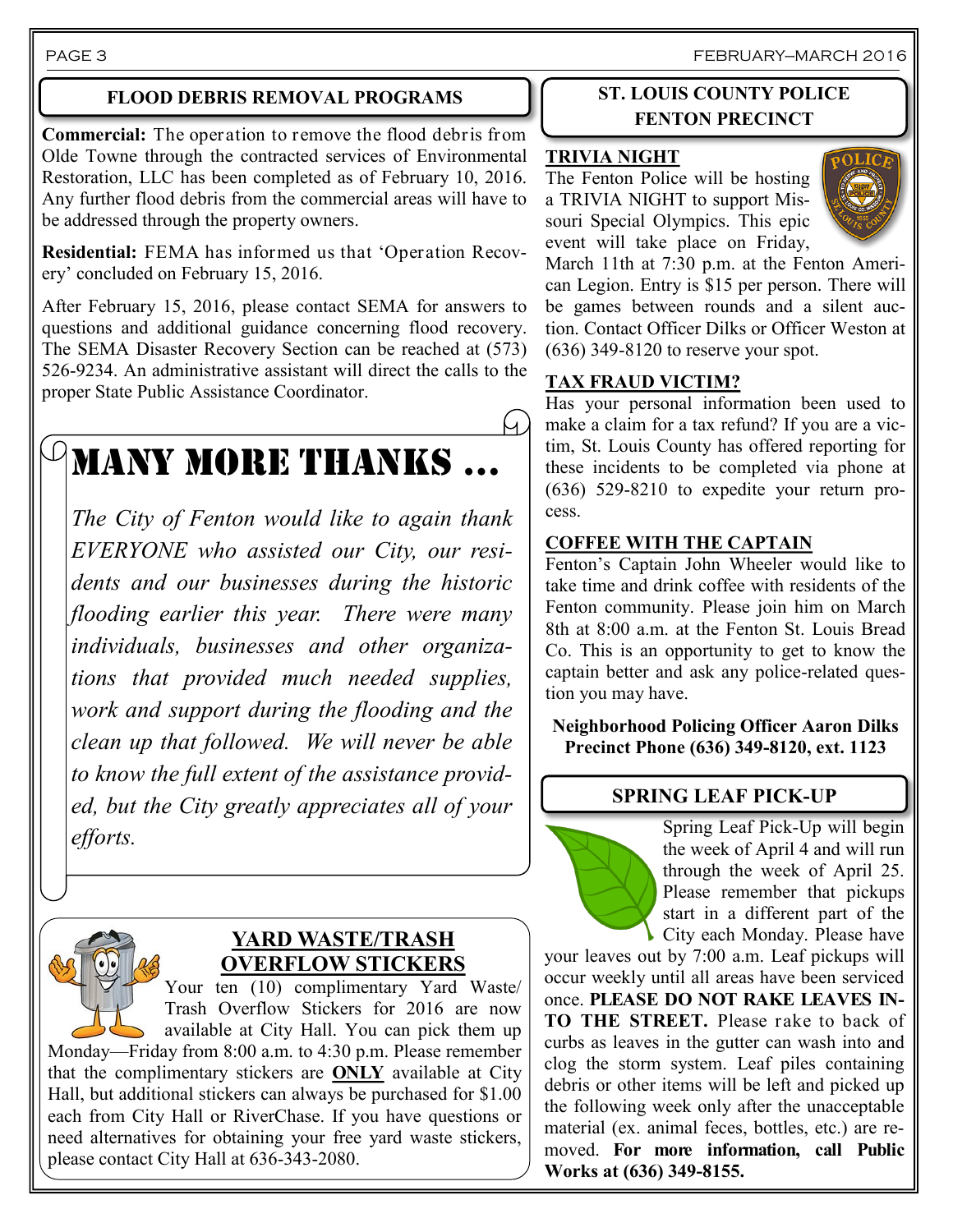### PAGE 4 FEBRUARY—MARCH 2016

### **DECISIONS FROM THE JANUARY 28 AND FEBRUARY 4, 2016 BOARD OF ALDERMEN MEETINGS**

### *DECISIONS*

- $\checkmark$  Approved Parks, Shelters and Athletic Field Usage and Fees Policy as submitted on January 28, 2016.
- Approved Room Rental Fees Policy.
- Approved request for Fenton Days to be held in Fenton City Park, October 1, 2016 in the area on the map presented at the January 14, 2016 Committee Meeting.
- $\checkmark$  Approved exercising the option to renew the Agreement between the City and The Brain Mill for Information Technology Services for one additional year, expiring February 27, 2017, pursuant to the terms and conditions of the existing Agreement approved by Ord. 3391 and the First Amendment to the Agreement approved by Ord. 3490.
- $\checkmark$  Approved an increase in charges as specified in the SunGard Public Sector Invoice document number 111558, dated 11/30/15 and SunGard Public Sector Invoice document number 111600, dated 11/30/15 for hardware and software support and maintenance for the City's financial software in the amount of \$20,098.85, pursuant to the terms and conditions of the Agreement approved by Ord. 2213 for software license, sale and installation.
- Approved exercising the option to renew the Agreement between the City and The Daniel & Henry Company for Professional Risk Management and Insurance Brokerage Services for two additional years, expiring March 27, 2018, pursuant to the terms and conditions of the existing Agreement approved by Ord. 3399.
- $\checkmark$  Approved an extension of time for the employees to use their 2015 PTO due to the recent flooding per the discretion of the City Clerk/Manager and Department Heads.
- $\checkmark$  Approved the City Clerk/Manager to attend the annual MoCCFOA Spring Institute March 7—10, 2016 in Columbia, Missouri.
- $\checkmark$  Approved, with additional language, a Drilling Access Request for TASK and to authorize the Mayor to execute the same.
- $\checkmark$  Approved authorizing the Mayor to execute a services contract with Environmental Restoration, on the terms and rates within the rate sheet dated January 2016, with the additional condition that each property owner must sign an access and release agreement with the City and Environmental Restoration to have the debris picked up and to authorize Matthew Budd to coordinate with Environmental Restoration and take all action necessary to carry out the intent of the contract.

# *ORDINANCES*

 $\checkmark$  #3567 Ord. amending Title IV of the Code by adding a new Chapter 447 and amending Section relating to site plan review and requirements.



- **#3568** Ord. amending Ord. 1357, 1261, 3526 to further amend Rockwood R-6 School District's Special Use Permit to authorize a building expansion to Uthoff Elementary School at 1600 Uthoff Drive.
- **#3569** Ord. approving a contract with Deere & Company for the purchase of a 2015 John Deere HPX Gator Utility Vehicle.
- **#3570** Ord. approving a Surface Transportation Program (STP) - Urban Program Agreement between the City and the Missouri Highways and Transportation Commission for the Old Gravois Road Phase II Project.
- **#3571** Ord. amending Schedule II, "Speed Limits", Schedule IV, "Stop Signs" and Schedule VIII, "No Parking Any Time" of Title III of the Fenton Code to enforce traffic signs in the Shadow Creek Subdivision.

# **FARMERS MARKET VENDORS**

Interested in becoming a vendor at the Olde Towne Fenton Farmers Market? Be a part of our best season yet! Prepared Food Vendors, produce, plants, flowers, arts & crafts vendors wanted. Market runs every Saturday from May to October, 8 a.m. to 1 p.m. in the Olde Towne Fenton Pavilion. We have opportunities also for nonprofits and businesses to get involved with the market. Applications can be found online at:

### **[www.fentonmo.org](http://www.fentonmo.org)**

Or e-mail [kbuemi@fentonmo.org f](mailto:kbuemi@fentonmo.org)or more information.

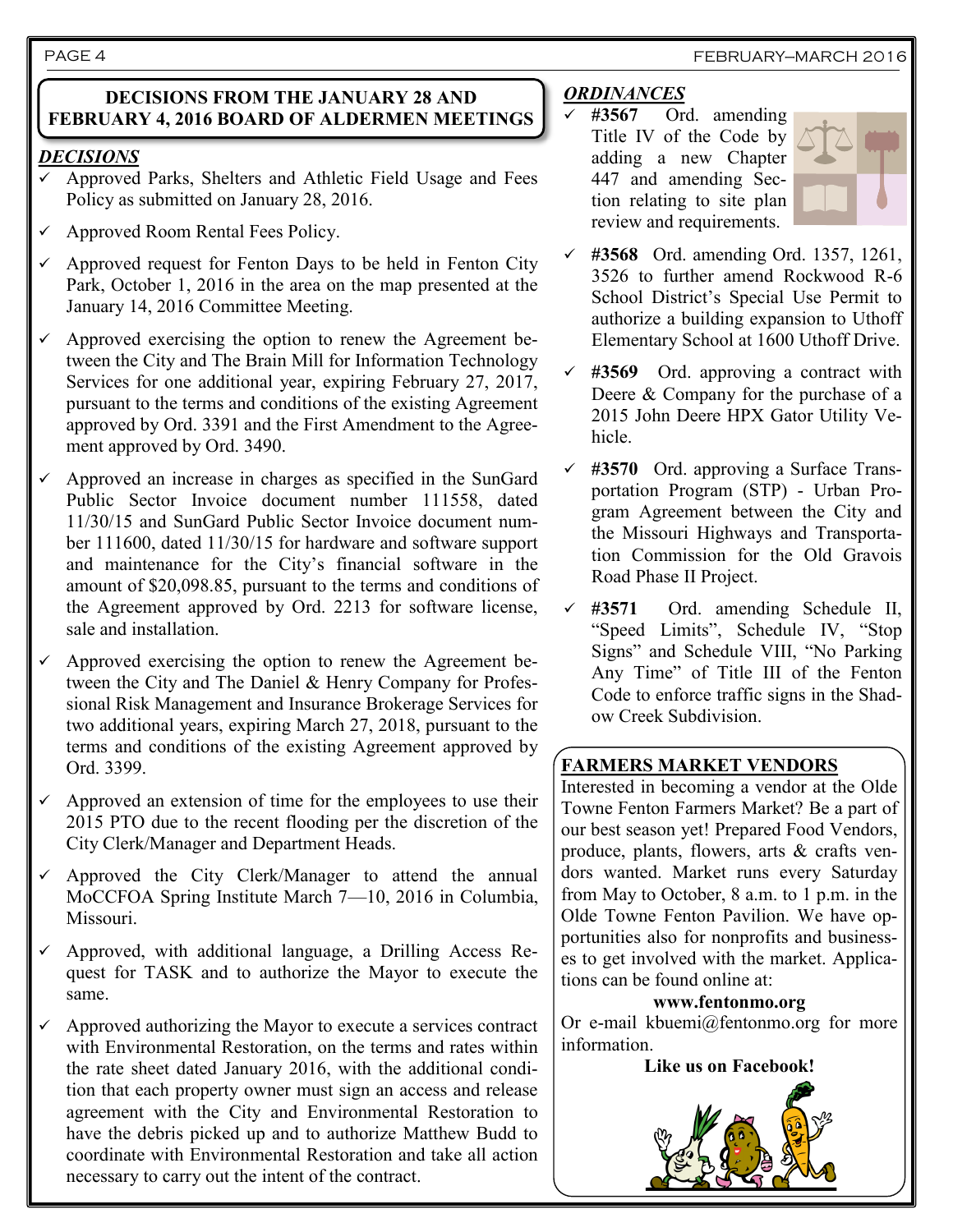PAGE 5 FEBRUARY—MARCH 2016

# **UPCOMING PROGRAM OFFERINGS**

For detailed information, including program fees and registration requirements, please call RiverChase of Fenton at **(636) 343-0067**  or visit our website at **www.fentonmo.org**.



# **SENIOR (55+) LUNCH AND BINGO**

Join us on **Wednesday, March 9**. The Holy Infant Dancers will be performing at 10:00 a.m. We will be serving Corned Beef and Cabbage for lunch. Fee: \$6.50/person; registration required by the Sunday prior.

# **DROP IN PICKLEBALL (ADULT)**

This fast-paced, indoor sport will continue on Tuesdays and Thursdays through May 1. Information on open play times and fees can be found by calling RiverChase.

# **STRENGTH AND CONDITIONING BOOT CAMP**

Class has a focus on strength, endurance, nutrition education, flexibility and cardiovascular fitness. Saturdays from March 5—April 9, 9:30—10:30 a.m. Cost: \$34 for Residents and Members/\$41 for Non-Members.

# **POUND®**

Full-body cardio jam session, combining light resistance with constant simulated drumming. Through continual upper body motion using lightly weighted drumsticks, Ripstix®, you'll turn into a calorie torching drummer, POUNDing off pounds as each song flies by. Wednesdays from February 24—March 30, 6:00 - 6:45 p.m. Hurry, space is limited. Cost: \$36 for Residents and Members/\$43 for Non-Members/Class walk-in price is \$8.

# **ZUMBA FITNESS OR ZUMBA GOLD**

Tuesdays or Thursday evenings. Sessions start March 8.

# LET'S PLAY BALL!

Spring brings warmer weather and baseball/ softball season! RiverChase offers options for all ages—kids and adults! For more information on any of the below (pricing, dates, registration)  $\sim$ call or visit our website listed above.



- **T-BALL LEAGUES** (Ages 3 to 5)
- **COACH PITCH** (Ages 6 to 8)
- **BEGINNER'S BASEBALL I** (Ages 3 to 5)
- **BEGINNER'S BASEBALL II** (Ages 6 to 8)
- **ADULT MENS, COED, WOMENS SOFTBALL** (Ages 18+/Competitive and Recreational Leagues available.)







# **PARKS & RECREATION YOUTH SPECIAL EVENTS**

### **HATS OFF TO DR. SEUSS March 2, 10:30 – 11:30 a.m.** Preschoolers (ages 3 to 5) join us

for a day that is bigger than any



holiday you know rolled into one as we celebrate Read Across America Day and Dr. Seuss' birthday! Kids will enjoy activities, crafts, story time and a snack all while we play the morning away! \$10 per child, adults are FREE. Registration required.

### **SPRING BREAK CAMP March 14 – 18, 9:00 a.m. – 3:00 p.m.**

Join us for a week of fun games, activities, crafts, swimming and more at RiverChase! Space is limited. Registration and camper information form deadline is Wednesday, March 10 at 9:00 p.m. Late fee of \$20 applies after deadline date. Pre- and Post-Camp is also available for an additional fee. Fee: \$110 for Members and Residents/\$125 for Non-Members.

### **EASTER EGG HUNT March 26, 11:00 a.m.**

Hop on over to Fenton City Park (main pavilion) and join the Easter Bunny and his furry



friends for an Easter Egg Hunt, sponsored by SSM Health St. Clare Hospital and Renewal by Andersen. Kids will get to hunt for eggs around the park (divided into age groups). Participants will get to enjoy a petting zoo, crafts, music and free popcorn/ refreshments. Don't miss out on this EGGciting event! Tickets are required! \$5 for Residents and Members/\$6 for Non-Members. Day of: \$7 for everyone.

**SPECIAL EVENT SPONSORSHIPS** Does your business or organization want to get more involved with the Community? RiverChase of Fenton has numerous sponsorship opportunities for exciting special events throughout the year. Information can be found online or by email to kbuemi@fentonmo.org.



@FentonParks @FentonParks www.facebook.com/FentonParks www.facebook.com/FentonFarmersMarket